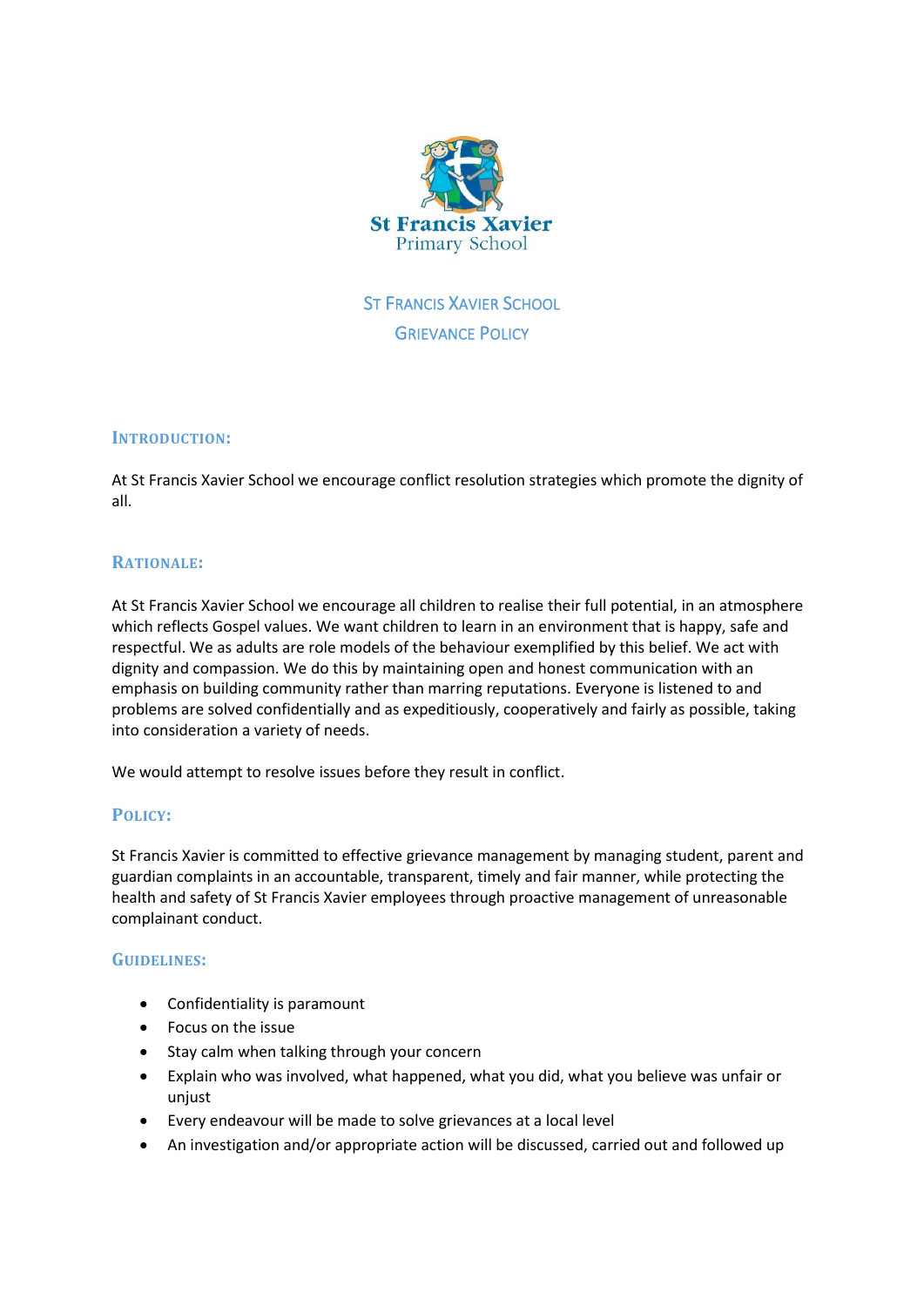- Remember that there are always two sides to the story. It is recognised that many of us have different perceptions of the same reality
- If a complaint is made against a person, that person will be informed of the nature and content of the complaint and have the right to respond
- Recording of issues will be undertaken when grievances are brought forward
- The rights, responsibilities and expectations articulated in the St Francis Xavier Behaviour Plan 2018 upDATED which includes Anti-Bullying procedures are upheld and followed
- Brisbane Catholic Education protocols and procedures will be adopted as required.
- Constructive conflict helps everyone to learn, grow and change for the better. Where both parties agree to seek a positive resolution, positive outcomes are likely to result
- St Francis Xavier School will maintain a register of complaints
- The time required to resolve a complaint depends on the complexity and nature of the complaint, as well as employee availability. Receipt of a complaint will be acknowledged as soon as possible. Additional time may be required if a complaint is submitted towards the end of a school term, or outside of school terms.

#### **MANAGING A COMPLAINT ABOUT A TEACHER OR A STUDENT**